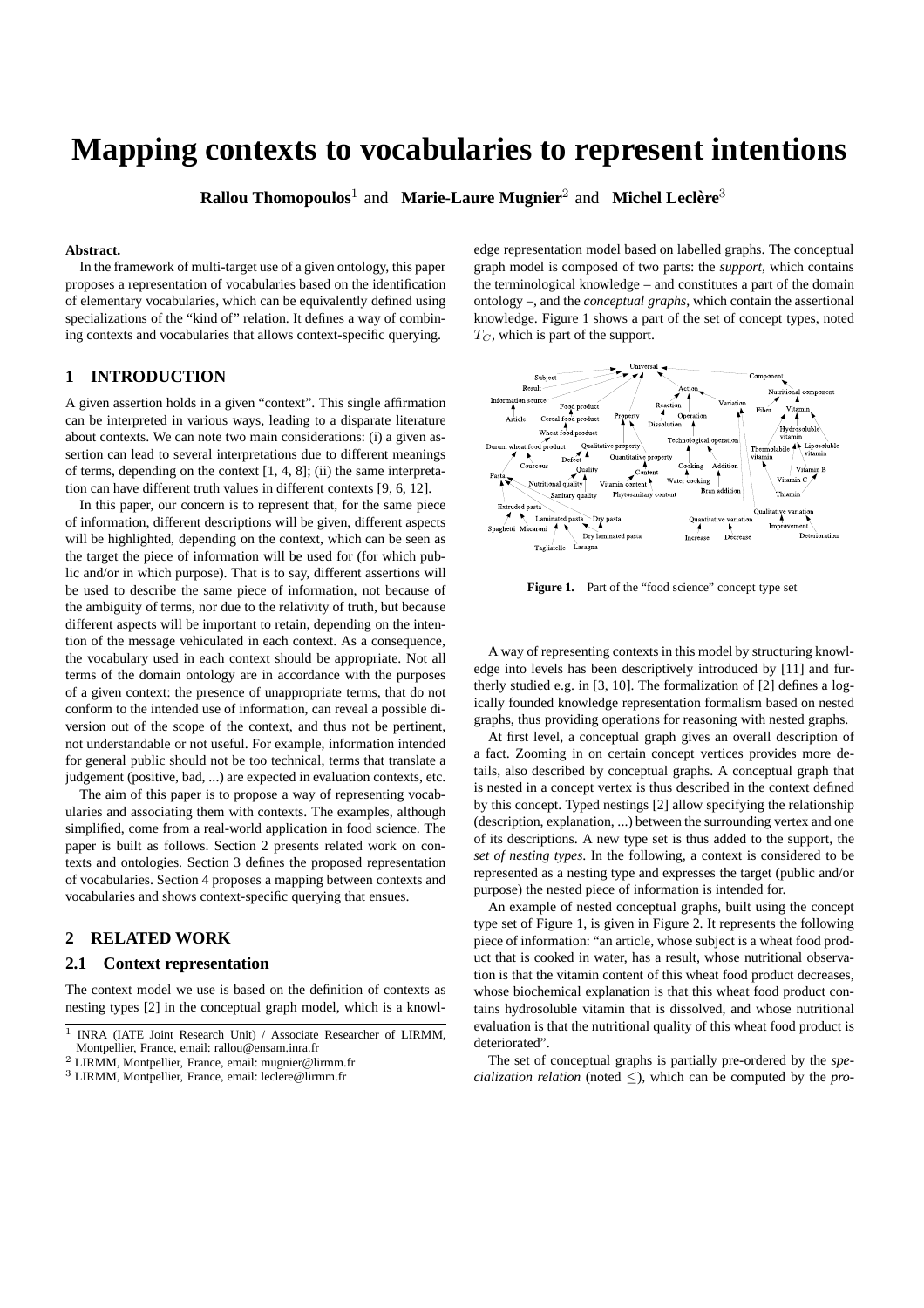

**Figure 2.** An example of nested conceptual graphs

*jection operation* (a graph morphism allowing the restriction of the vertex labels). The projection is a ground operation in the conceptual graph model since it allows the search for answers, which can be viewed as specializations of a query (see Section 4.2).

## **2.2 Ontology structure**

The question of combining different vocabularies is a major concern of ontology integration. Several studies (e.g. [7, 5]) have proposed distinguishing between different kinds of terminologies according to their level of generality, the top-level being usable for large communities of users, whereas the more specific ones are obtained by specializing the more general levels and used for more specific needs.

However, pertinent vocabulary, for a given use, does not always depend on its depth in the ontology. An example is the following. To express information intended for a general public, we can note that, besides top-level concept types (see Figure 1), several other concept types are pertinent because they correspond to commonly used categories (Spaghetti, Lasagna ...), although they are more specific than concept types that correpond to technical categories (Extruded pasta, Laminated pasta ...) and hence cannot be used. In this example, this is due to the fact that Spaghetti or Lasagna are appellations, they do not explicitely express technical criteria.

## **3 VOCABULARY REPRESENTATION**

Due to this consideration, an alternative basis to characterize pertinent vocabulary for a given use, other than its depth in the ontology, seems coherent to us. We propose a construction of vocabularies based on the specialization criteria used to obtain the concept types that compose them (appellation, technology, ...). We will firstly define "vocabularies", then propose two equivalent ways of constructing them.

## **3.1 Identification of elementary vocabularies**

**Definition 1** *A vocabulary is a subset of the concept type set*  $T_C$ . A *vocabulary*  $V_1$  *is more specific than*  $V_2$  *if*  $V_1 \subseteq V_2$ *.* 

According to this definition, a vocabulary composed of top-level concept types is not more general than a vocabulary composed of more specific concept types: the two vocabularies are not comparable. The most general vocabulary is  $T_C$ , as it contains all the others. This is in accordance with conceptual graph specialization and projection (illustrated in Section 4.2).

As mentioned in previous works (see part 2.2), in practice ontologies are constructed by successive specializations from top to bottom level. Moreover considering that several direct specializations of a given concept type can have related meanings seems sensible. To conserve these notions, we consider that vocabularies are composed of elementary vocabularies built by successive specializations, in a top-down way, of the concept type set.

**Definition 2**  $T_C$  *is partitioned into a set of elementary vocabularies* V<sup>i</sup> *built as follows:*

*-* V<sup>0</sup> *is composed of the* Universal *concept type;*

*- For*  $n > 0$ ,  $V_n$  *is obtained by defining specializations of concept types of one elementary vocabulary*  $V_k$  ( $k < n$ ), *or common specializations of several given elementary vocabularies, through a given specialization criterion*<sup>4</sup> *(noted* crt*).*

An example is given in Figure 3 for a small part of the set of concept types. The criterion used for each vocabulary is noted in brackets. In this example, each elementary vocabulary is built by specializing one preceding elementary vocabulary.



**Figure 3.** Example of vocabulary construction

Vocabularies can then be built as unions of elementary vocabularies, obtained through specialization criteria that make sense for a given informational purpose (see Section 4). The use of the same specialization criterion in the definition of different elementary vocabularies (for instance in Figure 3, vocabularies  $V_3$  and  $V_5$ ) can explain why categories that are at different depths in the ontology may be pertinent for the same uses.

# **3.2 An equivalent definition**

The main idea being that the depth in the ontology is not so important as the specialization criterion, we propose to formalize the notion of criterion as a specialization of the "kind of" relation.

**Definition 3** *A specialization of the "kind of" relation (noted*  $\langle c_{\text{crt}} \rangle$ *is a restriction of the "kind of" relation obtained by specifiying the criterion* crt *used to establish it.*

In Figure 3, 4 direct specializations of the "kind of" relation are used to define the elementary vocabularies: "kind of, with regard to role for humans" (noted koR), "kind of, with regard to composition" (noted koC), "kind of, with regard to appellation" (noted koA), "kind of, with regard to technological process" (noted koT). They could themselves be specialized, as proposed in Figure 4.

Elementary vocabularies can now be re-defined on the basis of the specializations of the "kind of" relation (more simply called: "kind of" relations, in the following) used to define them.

<sup>4</sup> declaratively defined.